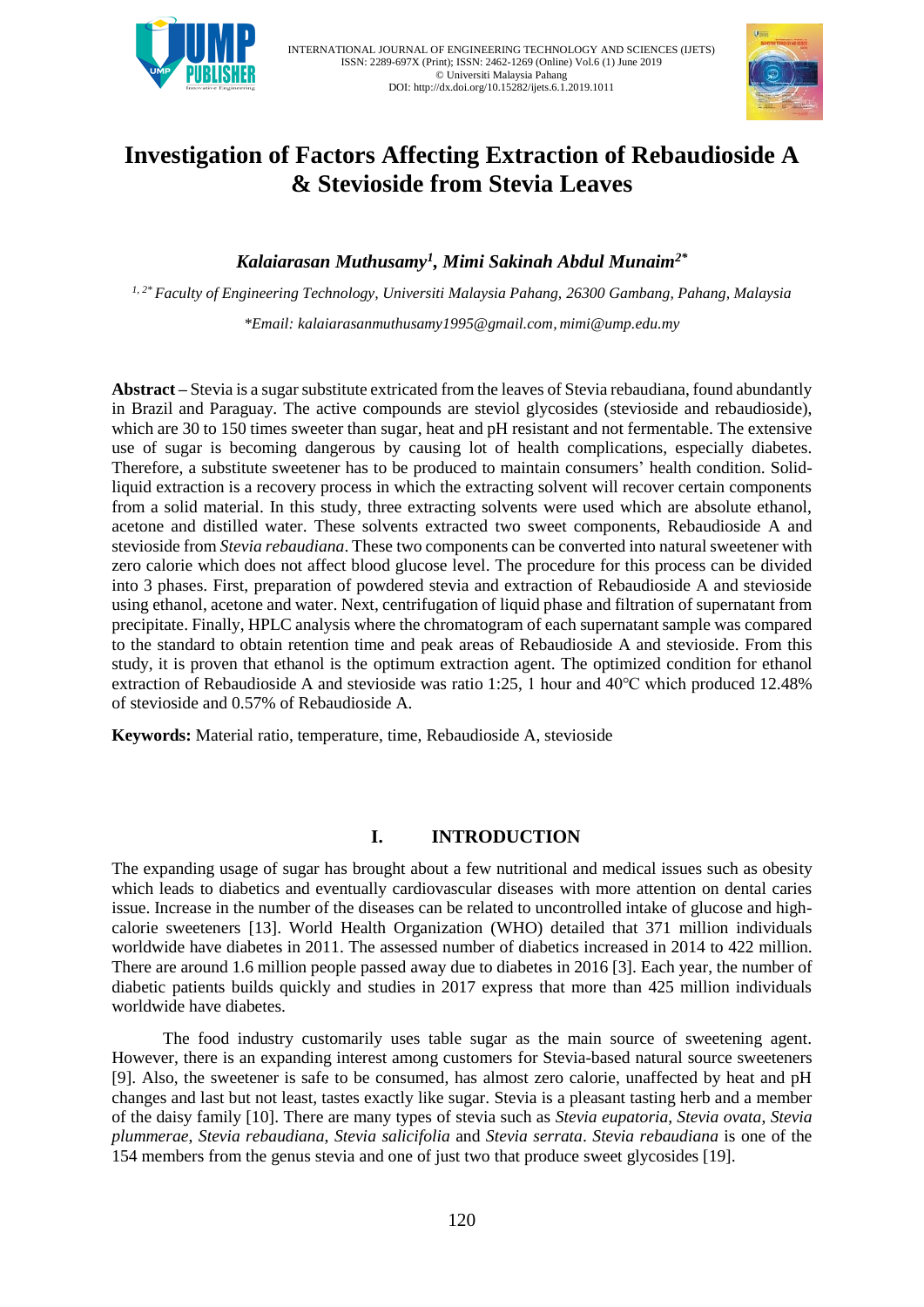Numerous extraction methods have been tried and tested to extract steviol glycosides from stevia leaves. One of them include green extraction of glycosides using water and ethanol [12]. In this process, individual effects of drug powder size, weight ratio of drug to solvent, temperature, agitation, and time on the yield of the glycosides were evaluated. The results showed that ethanol 90% extracted more glycosides compared to water. Another one is subcritical water extraction of glycosides [12]. Subcritical water is water that is held by pressure at a temperature higher than its natural boiling point of 100°C. The parameters investigated in this experiment were temperature, time and flow rate. Optimum extraction condition was determined as 125°C, 45 min, 4 ml/min flow rate which yielded 38.67mg/g stevioside and 35.68mg/g Reb A. Another method is ultrasonic extraction but this poses a risk of degradation of the glycosides [11].

 Furthermore, extraction processes done before consume a tremendous amount of time with complex series of steps while causing hazardous effects. The lengthy extraction procedures of glycosides are capable of producing toxic residues and bitter alkaloids which are detrimental to human health [15]. Sometimes, reaction between the solvent and the components in the stevia leaves may produce harmful by-products, at least in a small amount [20]. Therefore, for this experiment, 3 solvents have been chosen to extract stevioside and Reb A namely, ethanol, acetone and water.

 The objectives of this research are to find out the best extracting agent, to investigate how extraction time, temperature and solute: solvent ratio affect the yield of Reb A as well as stevioside and to determine the values of each parameter which produce the highest yield.

# **II. METHODOLOGY**

*2.1 Materials & Apparatus*

**Table 1:** List of materials and apparatus

| Materials                         | Apparatus                   |  |
|-----------------------------------|-----------------------------|--|
| Dried stevia leaves               | Centrifuge machine          |  |
| 0.1M phosphoric acid              | Conical flask               |  |
| Acetone                           | Heavy duty grinder          |  |
| Whatman No 1 filter paper (110mm) | HPLC machine                |  |
| Acetonitrile (HPLC grade)         | Incubation shaker           |  |
| Ethanol absolute                  | Oven                        |  |
| Distilled water                   | Sieve set                   |  |
| Reb A standard                    | Vacuum filtration apparatus |  |

## *2.1 Sample Preparation and Extraction*

100g of fresh mature stevia leaves were dried in an oven to remove moisture in them [4]. Then, the leaves were grinded to powder form in a heavy duty grinder and sieved using 0.5mm, 0.2mm and 0.1mm sieves. The fine powder was kept in sealed polyethylene bags and placed in a freezer at 4<sup>0</sup>C [12]. 2g of stevia powder was weighed using microbalance and placed in 15 50ml conical flasks. Water, ethanol and acetone were poured into the conical flasks according to solute: solvent ratio of 1:5, 1:10, 1:15, 1:20 and 1:25 [1]. All 15 conical flasks were covered with aluminum foil and placed in incubation shaker. The temperature in the incubation shaker was set to 40℃ and let to run at 150 rpm for 2 hours. This set of extraction studied the material ratio. The second set of extraction was done with different extraction times and proceeded with another set for different temperatures.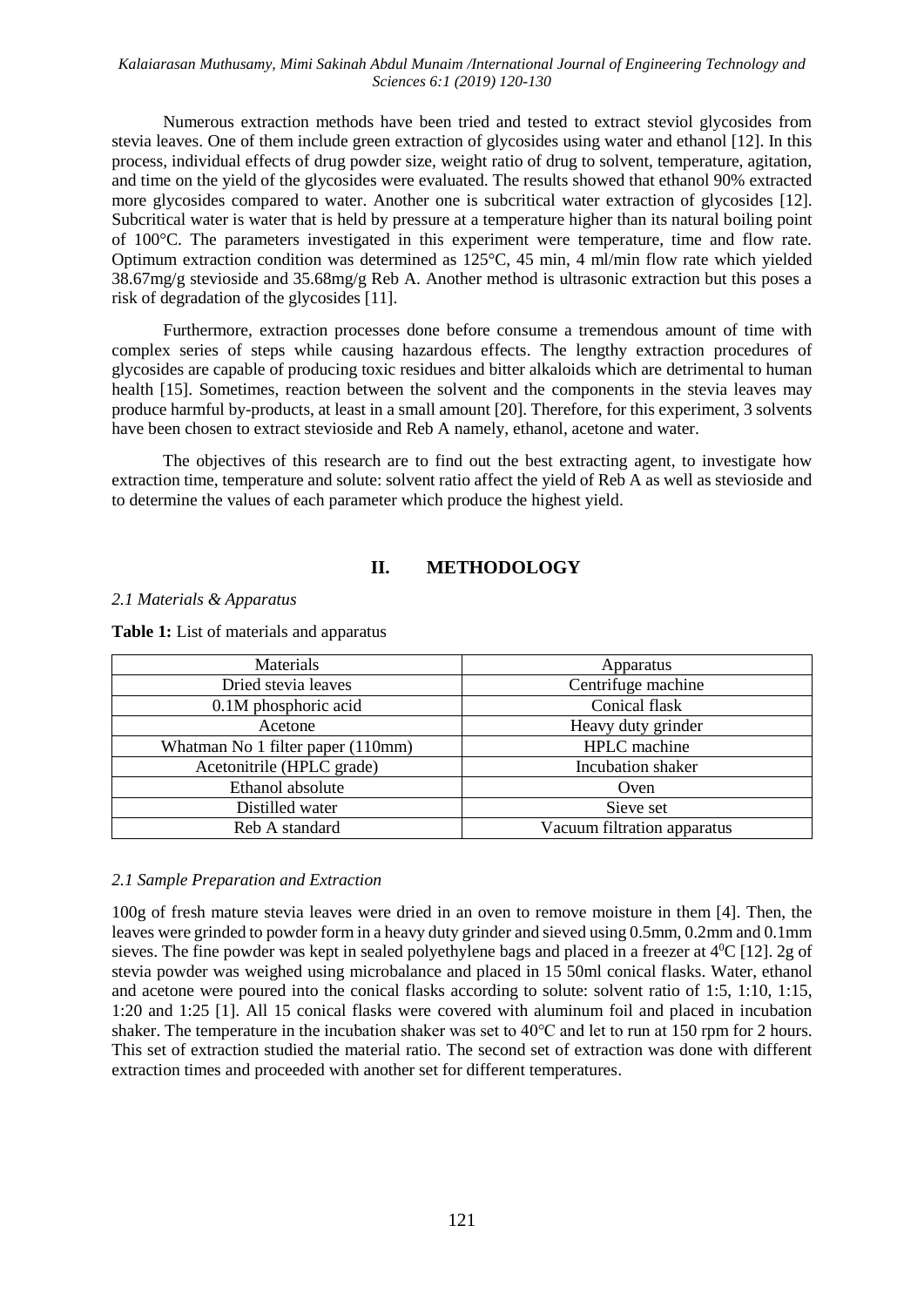| Ratio           | Yield of reb A using respected extracting solvent |                                                   |       |  |
|-----------------|---------------------------------------------------|---------------------------------------------------|-------|--|
|                 | Ethanol                                           | Acetone                                           | Water |  |
| 1:5             |                                                   |                                                   |       |  |
| 1:10            |                                                   |                                                   |       |  |
|                 |                                                   |                                                   |       |  |
| 1:15            |                                                   |                                                   |       |  |
| 1:20            |                                                   |                                                   |       |  |
| 1:25            |                                                   |                                                   |       |  |
| Time (hours)    |                                                   | Yield of reb A using respected extracting solvent |       |  |
|                 | Ethanol                                           | Acetone                                           | Water |  |
| $\mathbf{1}$    |                                                   |                                                   |       |  |
| 1.5             |                                                   |                                                   |       |  |
| $\overline{2}$  |                                                   |                                                   |       |  |
| 2.5             |                                                   |                                                   |       |  |
| $\overline{3}$  |                                                   |                                                   |       |  |
| Temperature °C  |                                                   | Yield of reb A using respected extracting solvent |       |  |
|                 | Ethanol                                           | Acetone                                           | Water |  |
| $\overline{40}$ |                                                   |                                                   |       |  |
| $\overline{45}$ |                                                   |                                                   |       |  |
| 50              |                                                   |                                                   |       |  |
| $\overline{55}$ |                                                   |                                                   |       |  |
| 60              |                                                   |                                                   |       |  |

## **Table 2:** Values of parameters investigated in extraction

## *2.2 Centrifugation and Filtration*

After the extraction, the liquid phase containing the analyte was filtered from the solid phase by using Whatman No 1 filter paper (110mm). Then, the liquid phase was filled in separate centrifuge tubes and labelled. They were centrifuged at 1000 rpm for 1 hour. After centrifugation, the liquid phase separated into supernatant and precipitate. Vacuum filtration was done to separate supernatant from precipitate. The supernatant was filled in separate test tubes, labelled and sealed properly to avoid contamination [22].

# *2.3 HPLC Analysis*

HPLC analysis was done using Eclipse Plus C18 (25 cm  $\times$  4.6 mm I.D., 5 µm). The column temperature was kept at 27°C and UV detection was set at 210 nm. The injection volume was fixed at 10μL with a flow rate of 1ml/min. HPLC column was equipoised by allowing mobile phase through it until a driftfree baseline was formed. The chromatograms of both sample and standard solutions were collected in 10 minutes. The chromatogram of each sample was compared to the standard to find the retention time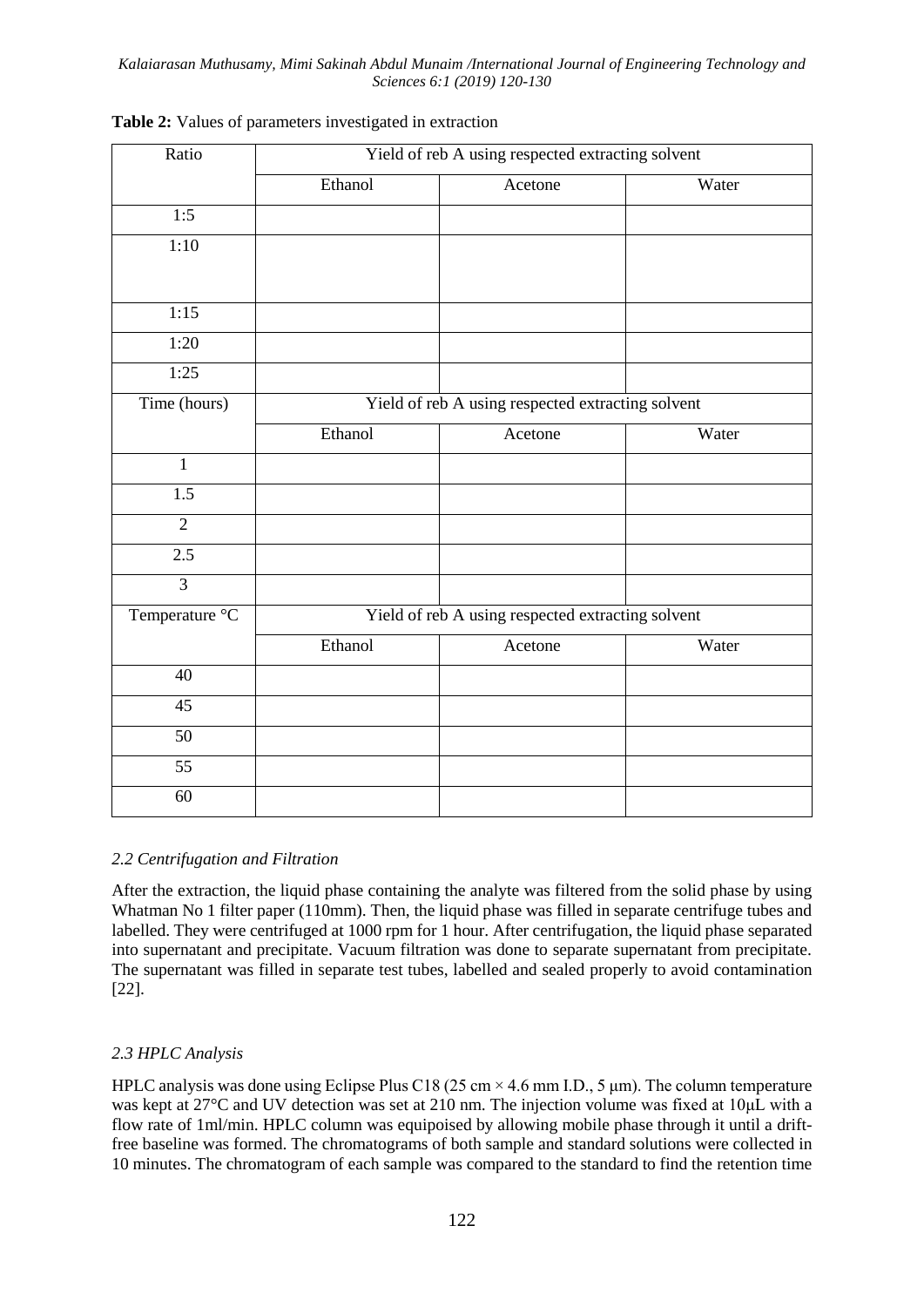of Reb A and stevioside. The peak areas (mAU\*s) of Reb A and stevioside were calculated by a software called HPLC Offline [7].

Formula to calculate the percentage of Reb A and stevioside:

% stevioside = [Ws/W] x [Aa/As] x 100 (1) % Reb A= [Ws/W] x Ac x [1.20/Ar] x 100 (2)

where

 $Ws$  = mass (mg) of stevioside in standard solution,  $W$  = mass of sample (mg), Aa = Peak area of stevioside from sample solution, As = Peak area of stevioside from standard solution, Ac = Peak area of Reb A from sample solution,  $1.20$  = relative molecular mass of Reb A,  $Ar$  = Peak area of Reb A from standard solution [14].

#### **III. RESULT & DISCUSSION**

#### *3.1 Retention Time & Calibration Curve*

Retention time is the time taken for solute to pass through a chromatography column. It includes the time from injection to detection. Calibration curve, also known as standard curve, is a general method for determining the concentration of a substance in an unknown sample by comparing the unknown to a set of standard samples of known concentration [4]. After obtaining the values of area under the peak of five concentrations of Reb A standard, a plot of peak area as a function of analyte concentration was developed and the linear regression was calculated by method of least squares. The retention time and correlation coefficient for stevioside were 2.237 minutes and 0.998 respectively whereas the retention time and correlation coefficient for Reb A were 2.183 minutes and 0.999 respectively. Figure 1 and 2 show the standard curve for stevioside and Reb A respectively.



**Figure 1:** Standard curve for stevioside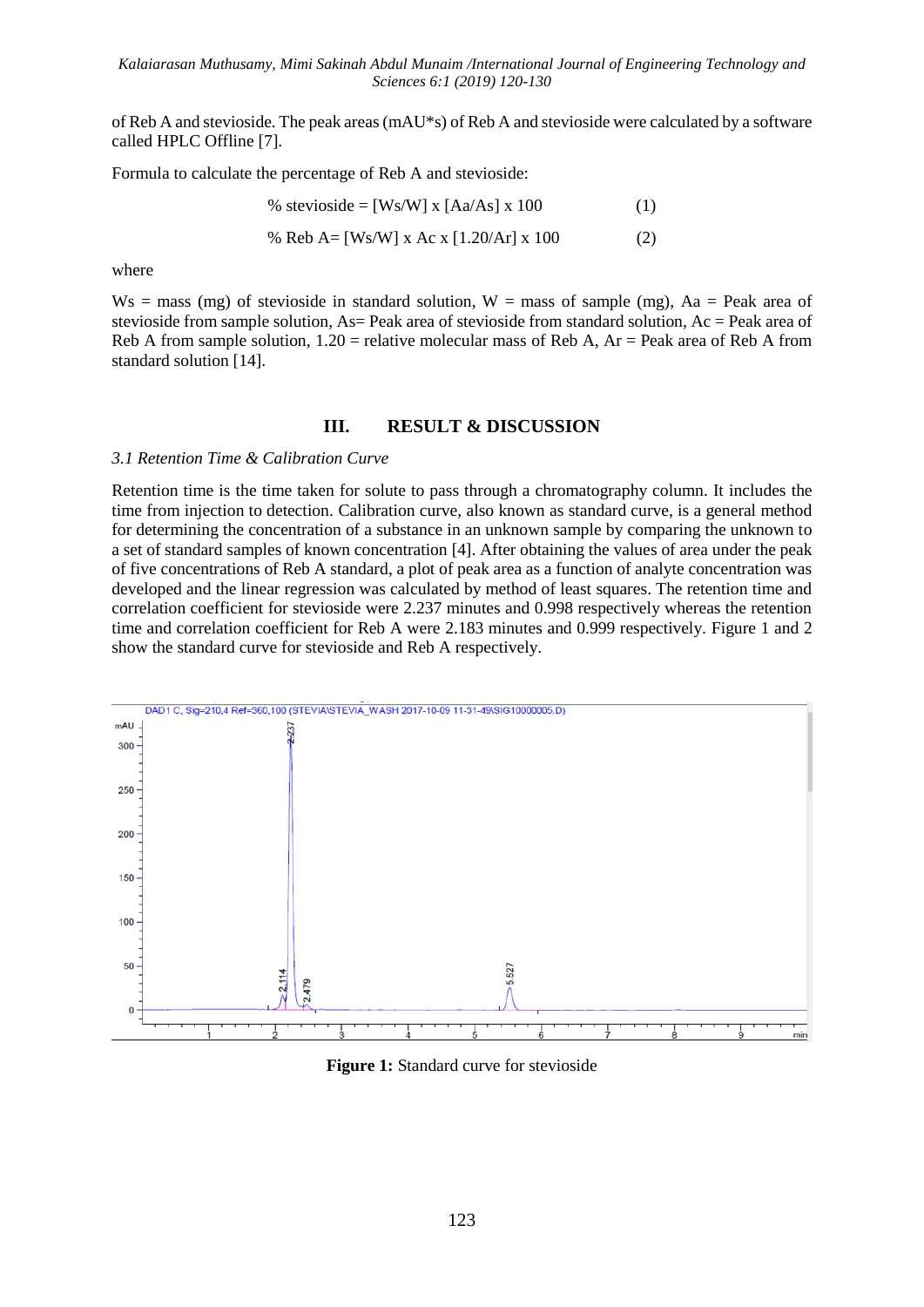

**Figure 2:** Standard curve for Reb A

# *3.2 Effect of Material Ratio on Yield of Reb A & Stevioside*

Overall, the yield of Reb A in ethanol extraction is quite low compared to stevioside. This is because the constituent of Reb A is only 2 to 4%. Yield of Reb A is not affected much by the ratio between stevia powder and ethanol. Increase of ratio from 1:5 to 1:15 showed a slight decrease in the yield of Reb A but a further increase of ratio showed constant increment that lead to the highest yield of Reb A recovered, 0.45%. Due to little amount of Reb A in the leaves, 10 ml of ethanol was enough to extract the whole Reb A [8]. For stevioside, the yield increased with the material ratio. This is because more ethanol extracted more stevioside. However, when the ratio was set at 1:25, the stevioside yield started to decrease due to saturation of extract in the solution [8].

In acetone extraction, yield of Reb A increased as the ratio between stevia and acetone is increased from 1:5 to 1:10. Further increase in ratio caused the yield of Reb A to decrease because it is fully extracted and excess solvent will dissolve the extract and make the solvent saturated. Therefore, the best ratio to extract Reb A using acetone is 1:10. Highest yield for stevioside obtained from acetone extraction was 2.68% at a material ratio of 1:10. Further increase in the ratio decreased the yield of stevioside. Extraction of Reb A using water is not very good because traces of Reb A only appeared when extracted under ratio of 1:5. Increase of water results in disappearance of Reb A. This is due to dilution of Reb A in the solvent and cannot be quantified. So, it has been proven that the most preferable ratio when extracting Reb A is 1:5. The yield of stevioside increased with the ratio but only until 1:20. At a ratio of 1:25, the yield started to decrease because of saturation. Figure 3 shows the yield of Reb A and stevioside from ethanol, acetone and water extraction in different material ratio.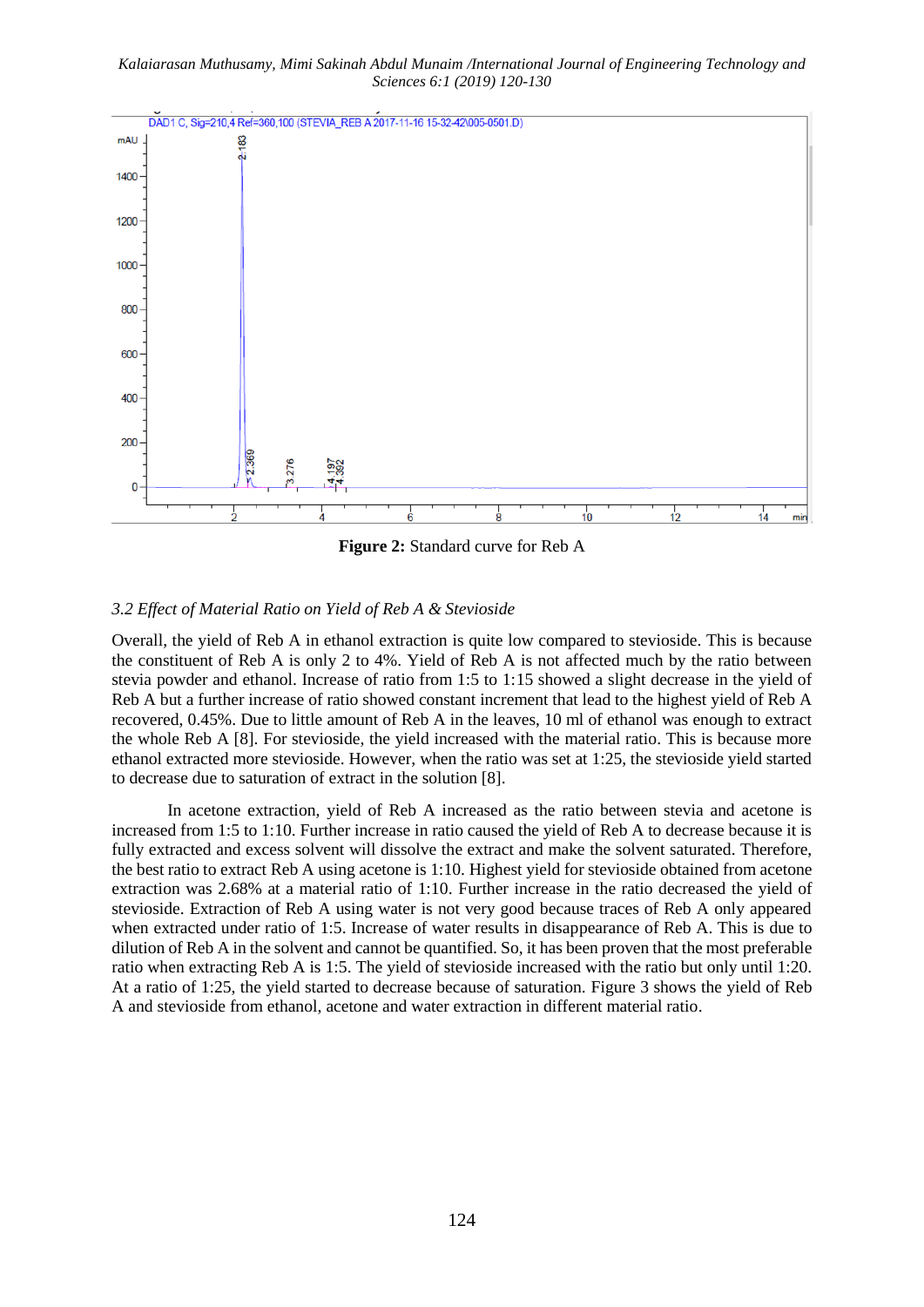*Kalaiarasan Muthusamy, Mimi Sakinah Abdul Munaim /International Journal of Engineering Technology and Sciences 6:1 (2019) 120-130*







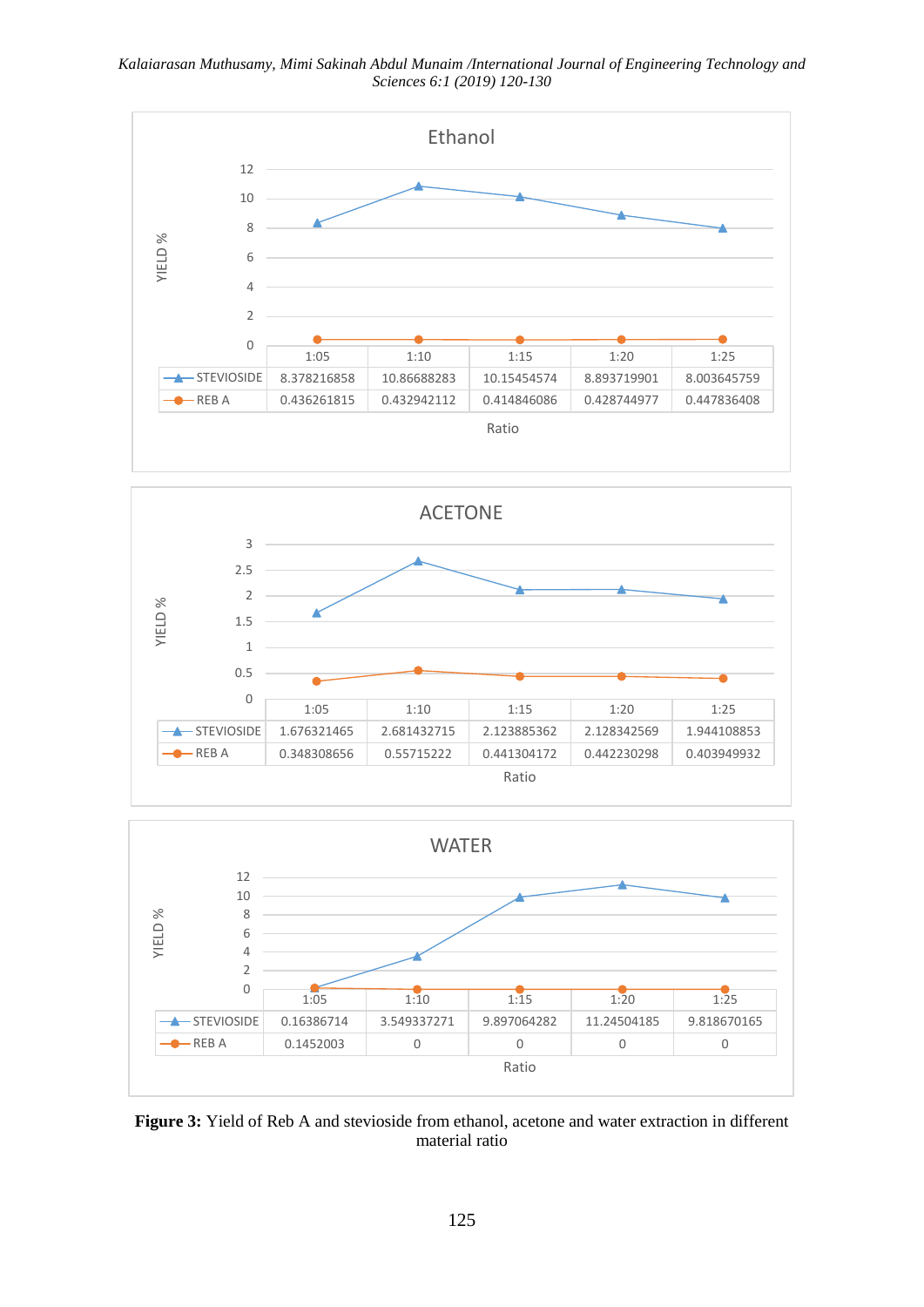## *3.3 Effect of Extraction Time on Yield of Reb A & Stevioside*

During ethanol extraction, highest yield of Reb A was achieved when extraction was conducted for 1 hour. Increase in extraction time decreased the yield of Reb A. Reb A can be oxidized easily in ethanol thus increase in extraction time will cause loss of Reb A [1]. In contrast, as the extraction time increased, the yield of stevioside increased gradually. Longer extraction time allows larger percentage of stevioside to be extracted.

The highest yield of Reb A in acetone extraction was obtained from a 3 hours extraction. Reb A yield has increased after the extraction reached 2 hour point. Two hours was not enough to extract Reb A from stevia when using acetone. Thus, most preferable extraction time for acetone is 3 hours. Whereas, 1 hour of acetone extraction gave the highest yield of stevioside with yield value of 5.44%. Further increase of time resulted in a zig-zag pattern yield.

For water extraction, the maximum yield of Reb A obtained was 0.67% during a 1 hour extraction. Increase in extraction time resulted in zero yield. This is highly due to solvent saturation issue [8]. Therefore, it can be concluded that the most suitable extraction time is 1 hour and the highest Reb A yield is 0.67%. For stevioside, the yield value increased with time until the 2 hour mark producing a yield of 11.72%. Further increase in time decreased the yield of stevioside. Figure 4 shows the yield of Reb A and stevioside from ethanol, acetone and water extraction in various extraction time.



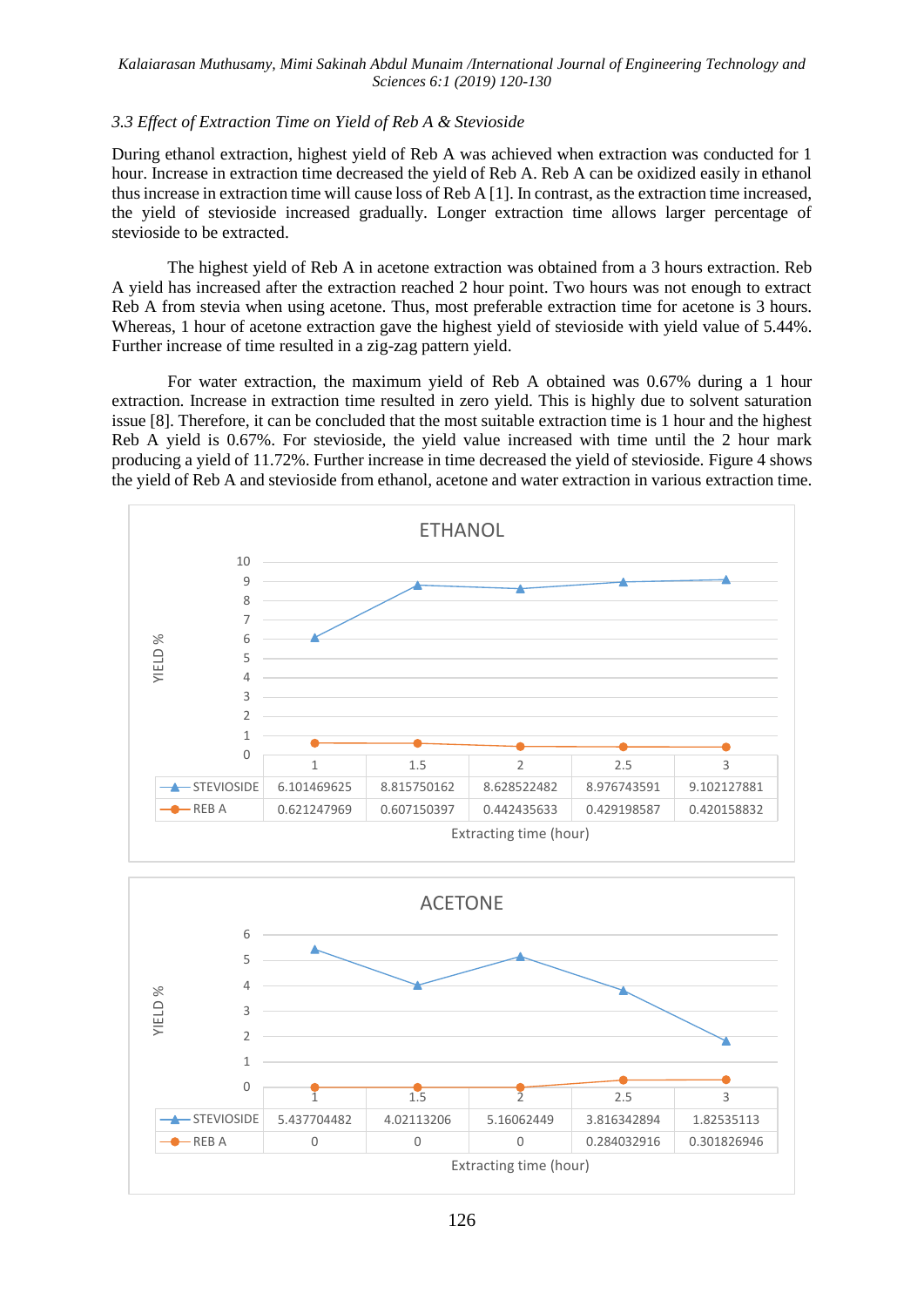

**Figure 4:** Yield of Reb A and stevioside from ethanol, acetone and water extraction in different extraction time

#### *3.4 Effect of Temperature on Yield of Reb A & Stevioside*

Yield of Reb A was the highest when extracted using ethanol at 40℃. Increase in temperature slightly decreased the yield of Reb A. High temperature can increase solvent flow thus improve the yield of Reb A but also decreases the fluid density that reduces the extraction ability [5]. Therefore, most preferred temperature for ethanol extraction is 40℃. Also, at 40℃, highest yield of stevioside was obtained.

Increase in temperature slightly triggered the recovery of Reb A in acetone extraction. For acetone, the best temperature to recover Reb A is 55℃. Further increase in temperature caused decrease of yield. On the other hand, highest yield of stevioside was produced at 40℃. Higher temperature resulted in lesser yield since the solvent was saturated with impurities which resulted from unwanted side reaction.

Highest yield of Reb A was obtained at 40℃ (0.48%) in water extraction. Extraction at higher temperatures resulted no yield. This is due to low extraction efficiency of water towards Reb A. This indicates that the most optimum temperature for water extraction is 40℃. Meanwhile, the yield of stevioside increased with temperature with the highest yield being 10.82%. This shows that higher temperature will accelerate the extraction process. Figure 5 shows the yield of Reb A and stevioside during ethanol, acetone and water extraction in different temperature.

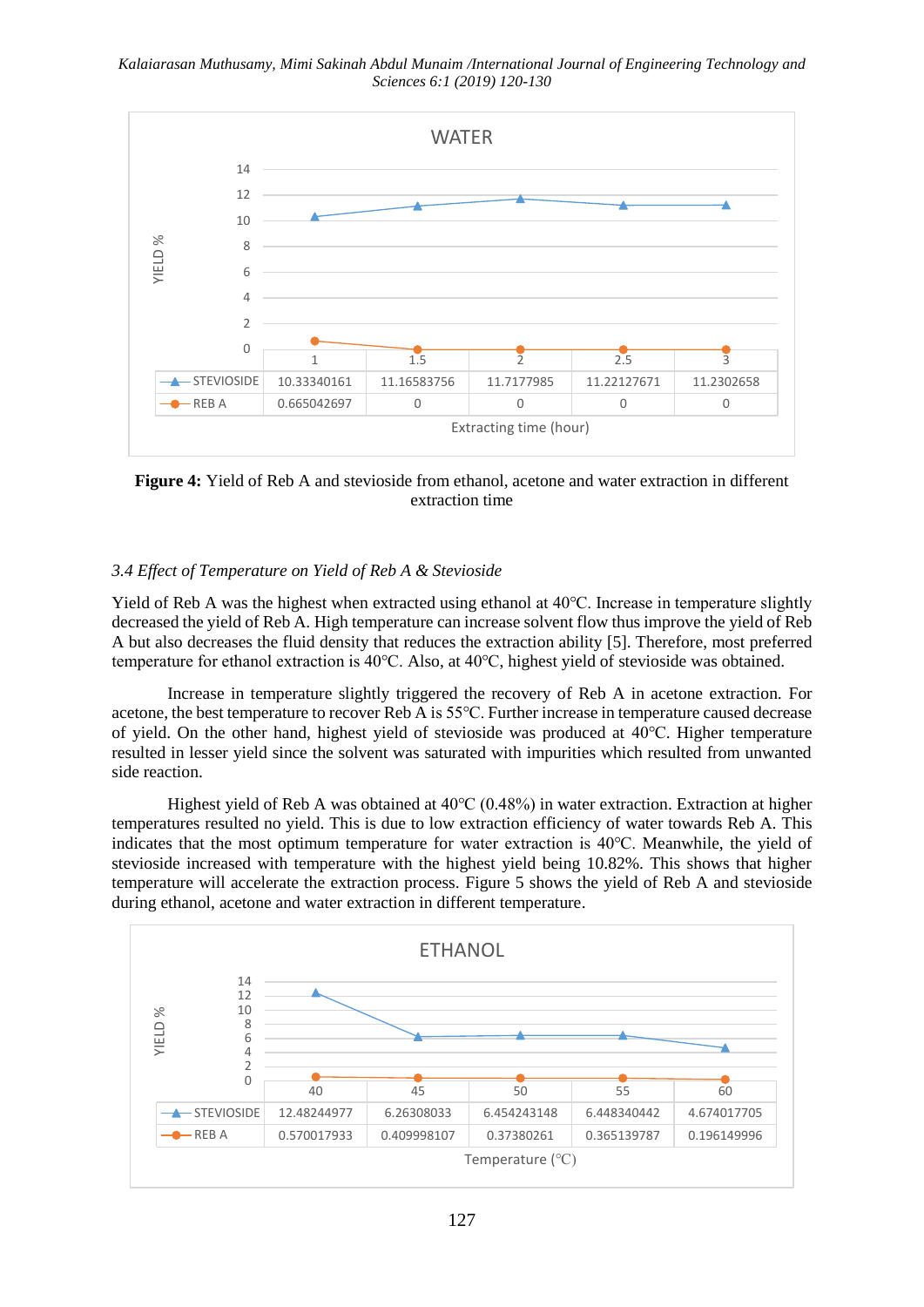

**Figure 5:** Yield of Reb A and stevioside during ethanol, acetone and water extraction in different temperature

## *3.5 Comparison between Ethanol, Acetone & Water*

Ethanol, acetone and water have been used to extract stevioside and Reb A. Best individual extraction parameters were obtained for each extracting solvent. For ethanol, the best parameter is stevia and solvent ratio of 1:25, 1 hour of extraction in 40℃. For acetone, the parameters are a ratio of 1:10, 3 hour of extraction in 55℃. And lastly, the parameters for water are 1:5, 1 hour and 40℃. Ethanol extracted highest yield of Reb A (0.57%) and stevioside (12.48%) compared to acetone and water. This is because ethanol contains hydrophilic hydroxyl group. Since Reb A is a large and polar hydrocarbon molecule, it dissolves better in ethanol despite its high polar function [1].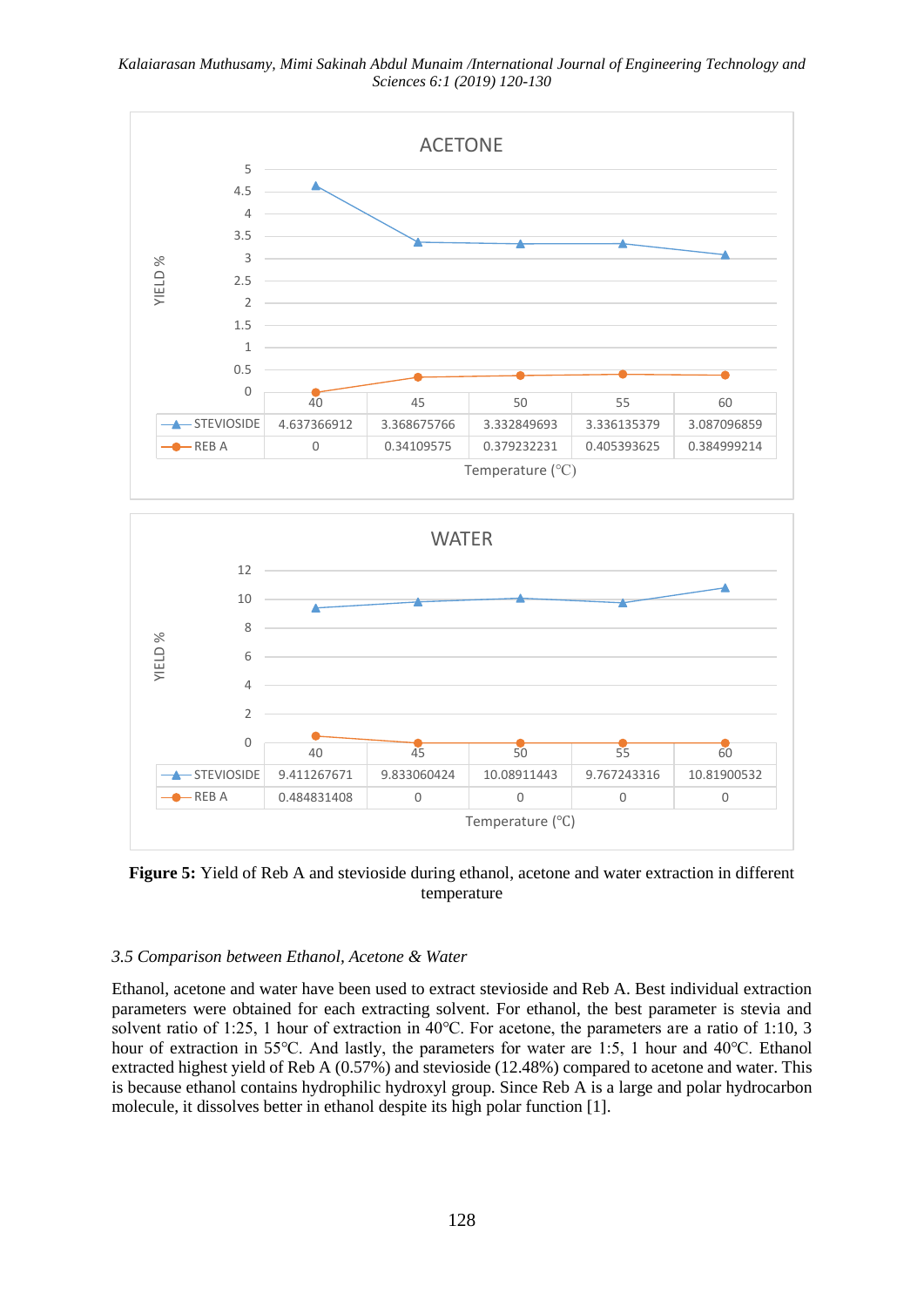## **IV. CONCLUSION**

All three extracting solvents were able to recover stevioside and Reb A. But, the best extracting agent is ethanol. Water can extract stevioside almost as much as ethanol but in term of extracting Reb A, the yield decreases with temperature. Meanwhile, acetone can extract Reb A not as much as ethanol but the yield of stevioside is very low. Besides determining the best extracting solvent, the yield of Reb A and stevioside can be improved by adjusting the ratio between stevia and solvent, extraction time and temperature. For ethanol extraction, the most preferable parameters are 1:25, 1 hour and 40℃.

## **REFERENCES**

[1] Afandi, A., Sarijan, S., & Shaha, R. K. "Optimization of Rebaudioside A Extraction from Stevia rebaudiana and Quantification by HPLC". *Journal of Tropical Resources and Sustainable Science,* 1(1), 62-70, 2015.

[2] Ahmad, M. "Stevioside and Stevia Sweetener in Food". *Journal of Food Manufacturing,* 5(14), 510- 556, 2018.

[3] Devi, N. "An overview of diabetes types and treatments". Retrieved from: https://www. medicalnewstoday.com/articles/323627.php. Accessed on: 27<sup>th</sup> September 2018.

[4] Gasmalla, A. A. "Extraction of Rebaudioside A by Sonication from Stevia Rebaudiana". *Journal of Food Science,* 5(9), 654-678, 2016.

[5] Guo-Qing, H., Hao-Ping, X., Qi-He, C., Ruan, H., Zhao-Yue, W., & Traore, L. "Optimization of conditions for supercritical fluid extraction of flavonoids from hops (Humulus lupulus L.)". *Journal of Zhejiang University SCI,* 6(10), 999-1004, 2014.

[6] Kakigi, Y. "Classification of stevia sweeteners". Retrieved from: https://plants.usda.gov/ java/ClassificationServlet?source=display&classid=STEVI. Accessed on: 23rd October 2018.

[7] Kumari, N. "Sweet Compounds in Stevia". *Journal of Pharmaceutics,* 7(12), 456-479, 2016.

[8] Lemus-Mondaca, R. "Stevia rebaudiana Bertoni, source of a high-potency natural sweetener: A comprehensive review on the biochemical, nutritional and functional aspects". *Food Chemistry,* 7, 2016.

[9] Leung, A. Y., & Foster, S. "Encyclopedia of common natural ingredients used in food, drugs and cosmetics (2nd ed.)". *New York: John Wiley and Sons,* 2, 478, 2014.

[10] Lewis, W. H. "Early uses of Stevia rebaudiana (Asteraceae) leaves as a sweetener in Paraguay". *Econ. Bot,* 46, 336-337, 2016.

[11] Li, Z. "Ultrasonic Extraction of Oil from Caesalpinia spinosa (Tara) Seeds". *Journal of Chemistry,* 16(1), 6-10, 2016.

[12] Martins, N. "Glycosides extraction". *Journal of Chinese Pharmaceuticals,* 5(7), 210-258, 2016.

[13] Puri, M., Kaur, A., Barrow, C. B., & Singh, R. S. "Citrus peel influences the production of an extracellular naringinase by Staphylococcus xylosus MAK2 in a stirred tank reactor". *Applied Microbiology and Biotechnology,* 89(2), 715–722, 2015.

[14] Rana, R. C. "Analysis of Steviosides". *Journal of Health Sciences,* 45(7), 387-421, 2017.

[15] Rao, A. B. "Simple Extraction and Membrane Purification Process in Isolation of Steviosides with Improved Organoleptic Activity". *Advances in Bioscience and Biotechnology,* 7(8), 2015.

[16] Redfern, J. "Using Soxhlet Ethanol Extraction to Produce and Test Plant Material". *Journal of Microbiology,* 15(1), 45-46, 2016.